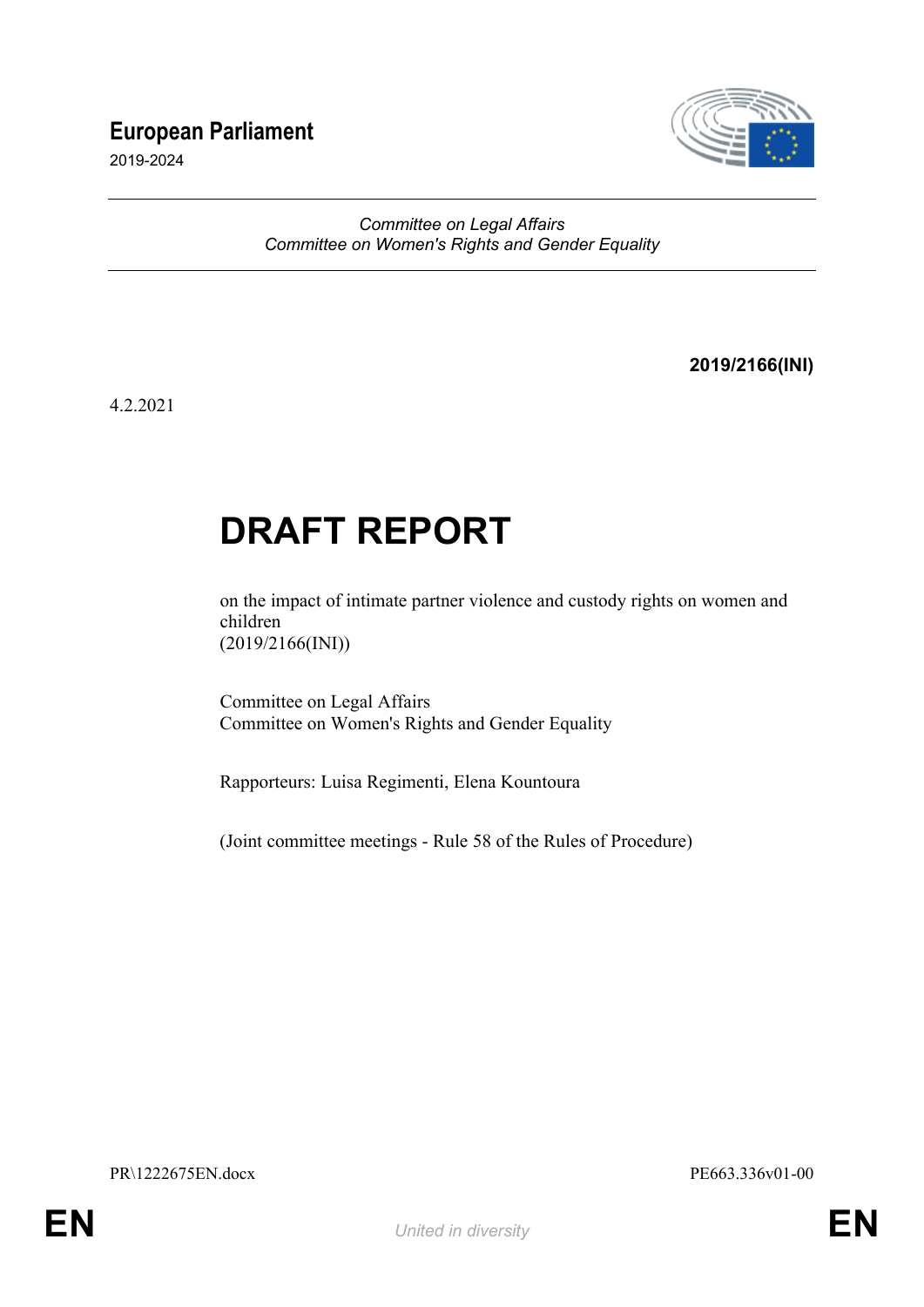PR\_INI

## **CONTENTS**

**Page**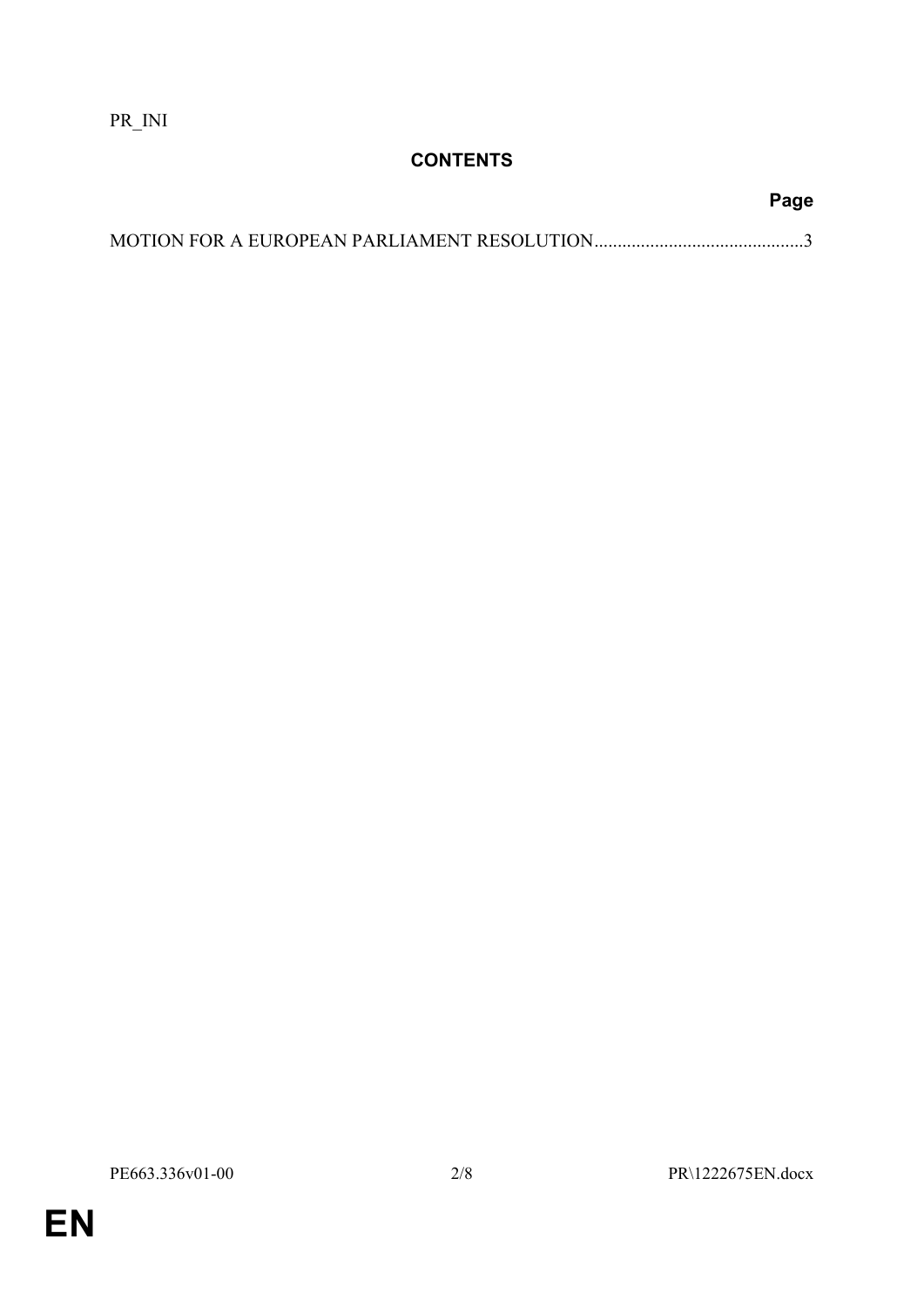## <span id="page-2-0"></span>**MOTION FOR A EUROPEAN PARLIAMENT RESOLUTION**

#### **on the impact of intimate partner violence and custody rights on women and children (2019/2166(INI))**

#### *The European Parliament*,

- having regard to Articles 2 and 3(3) of the Treaty on European Union (TEU), and Articles 6 and 8 of the Treaty on the Functioning of the European Union (TFEU),
- having regard to Articles 21, 23 and 24 of the Charter of Fundamental Rights of the European Union (CFR),
- having regard to the Council of Europe Convention on preventing and combating violence against women and domestic violence (Istanbul Convention), which entered into force on 1 August 2014,
- having regard to the UN Convention on the Rights of the Child (CRC) of 20 November 1989,
- having regard to General Comment No 13 of the Committee on the Rights of the Child of 18 April 2011 on the right of the child to freedom from all forms of violence,
- having regard to the Convention for the Protection of Human Rights and Fundamental Freedoms (ECHR) of 4 November 1950,
- having regard to the UN Convention on the Elimination of All Forms of Discrimination against Women (CEDAW) adopted on 18 December 1979,
- having regard to the 2030 Agenda for Sustainable Development which entered into force on 1 January 2016, and, in particular, to Sustainable Development Goal (SDG) 5 on gender equality,
- having regard to the Commission proposal of 4 March 2016 for a Council decision on the conclusion, by the European Union, of the Council of Europe Convention on preventing and combating violence against women and domestic violence  $(COM(2016)0109)$ ,
- having regard to the Commission communication of 5 March 2020 entitled 'A Union of Equality: Gender Equality Strategy 2020-2025' (COM(2020)0152), in particular its first target on freeing women and girls from violence and stereotypes,
- having regard to the Commission communication of 24 June 2020 entitled 'EU Strategy on victims' rights (2020-2025)' (COM(2020)0258),
- having regard to the Commission staff working document of 6 March 2019 entitled '2019 Report on equality between women and men in the EU' (SWD(2019)0101),
- having regard to its resolution of 12 September 2017 on the proposal for a Council

PR\1222675EN.docx 3/8 PE663.336v01-00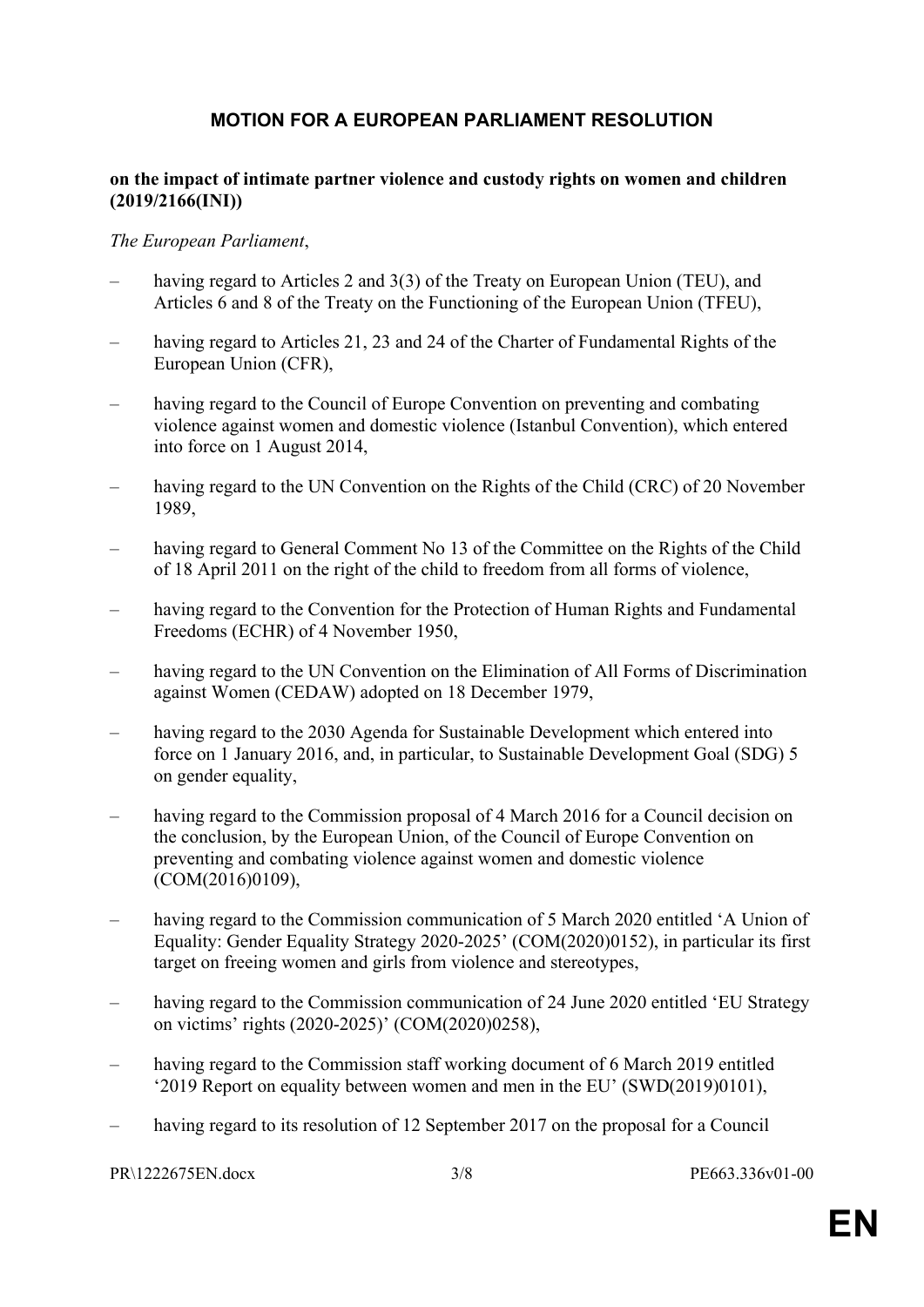decision on the conclusion, by the European Union, of the Council of Europe Convention on preventing and combating violence against women and domestic violence<sup>1</sup>,

- having regard to its resolution of 28 November 2019 on the EU's accession to the Istanbul Convention and other measures to combat gender-based violence<sup>2</sup>,
- having regard to its resolution of 21 January 2021 on the gender perspective in the COVID-19 crisis and post-crisis period<sup>3</sup>,
- having regard to Regulation (EU) No 606/2013 of the European Parliament and of the Council of 12 June 2013 on mutual recognition of protection measures in civil matters<sup>4</sup>,
- having regard to Council Regulation (EC) No 2201/2003 of 27 November 2003 concerning jurisdiction and the recognition and enforcement of judgments in matrimonial matters and the matters of parental responsibility, repealing Regulation  $(EC)$  No 1347/2000 ('the Brussels IIa Regulation')<sup>5</sup>,
- having regard to the European Institute for Gender Equality (EIGE) study of 12 June 2019 entitled 'Understanding intimate partner violence in the EU: the role of data',
- having regard to the EIGE study of 18 November 2019 entitled 'A guide to risk assessment and risk management of intimate partner violence against women for police',
- having regard to the report by the European Union Agency for Fundamental Rights (FRA) of 3 March 2014 entitled 'Violence against women: an EU-wide survey',
- having regard to the Platform of Independent Expert Mechanisms on Discrimination and Violence against Women (EDVAW Platform), and its statement of 31 May 2019 entitled 'Intimate partner violence against women is an essential factor in the determination of child custody',
- having regard to the statement of 24 March 2020 by the President of the Council of Europe's Group of Experts on Action against Violence against Women and Domestic Violence (GREVIO), Marceline Naudi, entitled 'For many women and children, the home is not a safe place', on the need to uphold the standards of the Istanbul Convention in times of a pandemic,
- having regard to Rule 54 of its Rules of Procedure,
- having regard to the joint deliberations of the Committee on Legal Affairs and the Committee on Women's Rights and Gender Equality under Rule 58 of the Rules of Procedure,

<sup>1</sup> OJ C 337, 20.9.2018, p. 167.

 $2$  Texts adopted, P9 TA(2019)0080.

<sup>3</sup> Texts adopted, P9\_TA(2021)0024.

<sup>4</sup> OJ L 181, 29.6.2013, p. 4.

<sup>5</sup> OJ L 338, 23.12.2003, p. 1.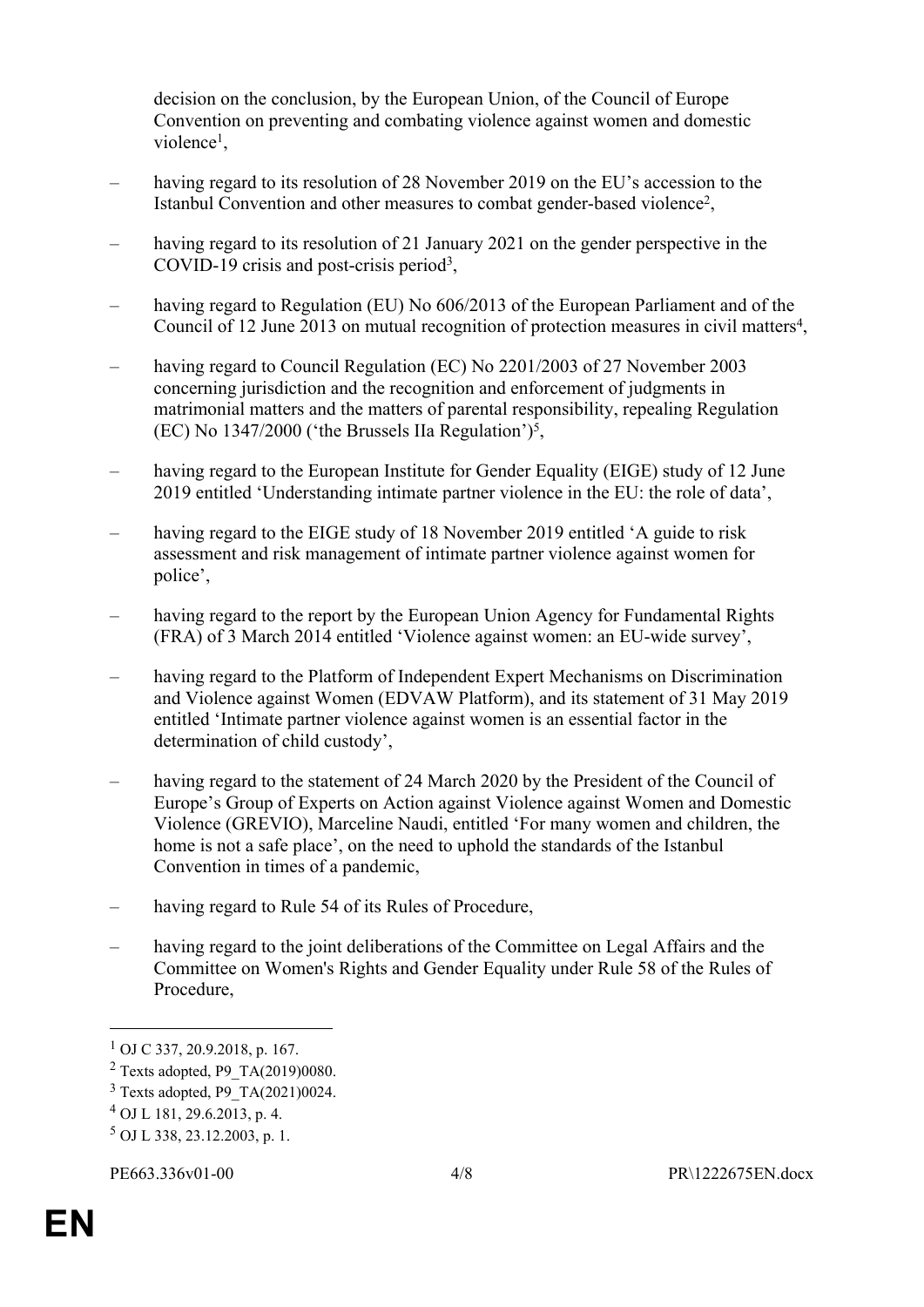- having regard to the report of the Committee on Legal Affairs and the Committee on Women's Rights and Gender Equality (A9-0000/2021),
- A. whereas gender equality is a fundamental value and an objective of the EU; whereas gender-based violence is an extreme form of discrimination against women and one of the biggest obstacles to achieving gender equality;
- B. whereas, in spite of numerous instances of formal recognition and progress having been made on gender equality, women and men do not enjoy the same rights in practice and social, economic and cultural inequalities persist;
- C. whereas intimate partner violence refers to any act of physical, sexual, psychological or economic violence that occurs between former or current spouses or partners, whether or not the perpetrator shares or has shared a residence with the victim; whereas intimate partner violence is one of the most prevalent forms of gender-based violence, with an estimated 22 % of women having experienced physical and/or sexual violence, and 43 % having experienced psychological violence by their partner<sup>6</sup>; whereas women and children are disproportionately affected by this type of violence; whereas domestic violence is a serious and often hidden social problem that can cause systematic physical and psychological trauma with serious consequences for the victims, as the perpetrator is a person the victim should be able to trust;
- D. whereas the lockdown and social distancing measures during the COVID-19 pandemic have been associated with an exponential increase in the prevalence and intensity of intimate partner violence cases in many Member States, resulting from forced confinement within the home and making it difficult for women to access effective protection and support; whereas in spite of the prevalence of the phenomenon, intimate partner violence against women remains under-reported in the EU and there is a significant lack of comprehensive data;
- E. whereas children may suffer 'witnessed violence' in the family environment, through experiencing any form of ill-treatment, carried out through acts of physical, verbal, psychological, sexual and economic violence against reference figures or other affectively significant figures; whereas such violence has very serious consequences for the psychological and emotional development of the child, and whereas it is therefore essential to pay due attention to this type of violence in separations and parental custody arrangements, taking the best interests of the child into account, in particular in order to determine custody and visitation rights in separation cases;
- F. whereas, in order to address the issue of the eradication of gender-based violence, it is necessary to rely on consistent and comparable administrative data, based on a robust and coordinated framework of data collection; whereas the current available data collected by the Member States' law enforcement and justice authorities fail to reflect the full extent of intimate partner violence, as most Member States neither collect gender-segregated comparable data on gender-based violence nor do they recognise intimate partner violence as a specific offence;
- G. whereas in some Member States intimate partner violence against women is often

<sup>&</sup>lt;sup>6</sup> FRA report of 3 March 2014 entitled 'Violence against women: an EU-wide survey'.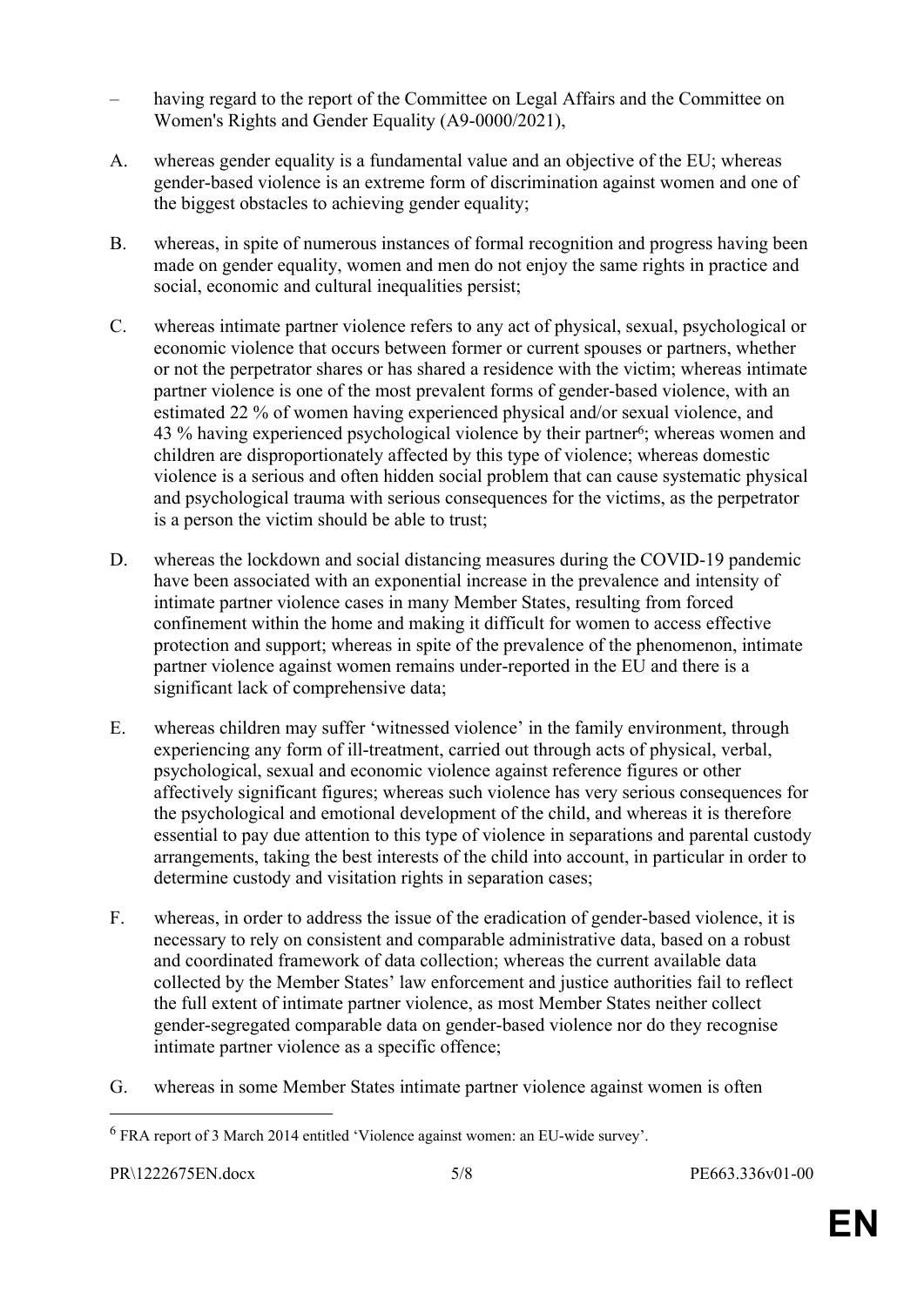neglected and the default rule of joint custody appears to prevail in cases of child custody, access, contact and visitation arrangements and decisions; whereas disregarding such violence can lead to dire consequences for women and children, which may escalate into femicide and/or infanticide; whereas victims of intimate partner violence need special protection measures; whereas the victims' situation is likely to worsen if they are economically or socially dependent on the perpetrator;

- H. whereas the right of every child to maintain contact with both parents, implied in Article 8 of the ECHR and Article 9 of the CRC, may be restricted by the best interests of the child;
- I. whereas criminal proceedings arising from a complaint of domestic violence are often dealt with completely separately from separation proceedings; whereas this can mean that shared custody of the children is ordered and/or visitation rights imposed that endanger the rights and safety of the victim or the children;
- J. whereas it is preferable to avoid all mediation in cases of violence against women, either before or during the judicial process, where the safety of the victim needs to be the primary consideration;
- K. whereas the Istanbul Convention requires the Parties to adopt legislative or other necessary measures to ensure that incidents of domestic violence are taken into account when determining custody and visitation rights in relation to children, and that the exercise of any visitation or custody rights does not jeopardise the rights and safety of the victim or their children;
- L. whereas shared custody in situations of intimate partner violence exposes women to a continuum of preventable violence, by forcing them to stay in geographical proximity to their abusers, and subjecting them to further exposure to physical and psychological violence, as well as emotional abuse; whereas, in cases of intimate partner violence, the right of women to be protected and live a life free of physical and psychological violence should take precedence over the preference for shared custody;
- M. whereas intimate partner violence is inherently interlinked with violence against children and child abuse; whereas children who are exposed to domestic violence are likely to suffer negative mental and physical health consequences that could be acute and chronic in nature; whereas child victimisation in situations of violence against women may continue and escalate in the context of parental disputes over custody and care;
- N. whereas growing up in a violent domestic environment has important implications for the child's development and subsequent behaviour as an adult; whereas exposure to violence as a child, either through experiencing maltreatment and/or witnessing partner violence, constitutes a risk factor for becoming vulnerable to victimisation or committing violence as an adult;
- O. whereas transnational separation proceedings are more complex in nature;
- P. whereas Article 82(2) of the TFEU provides for the possibility of establishing minimum rules applicable in the Member States in order to facilitate mutual recognition of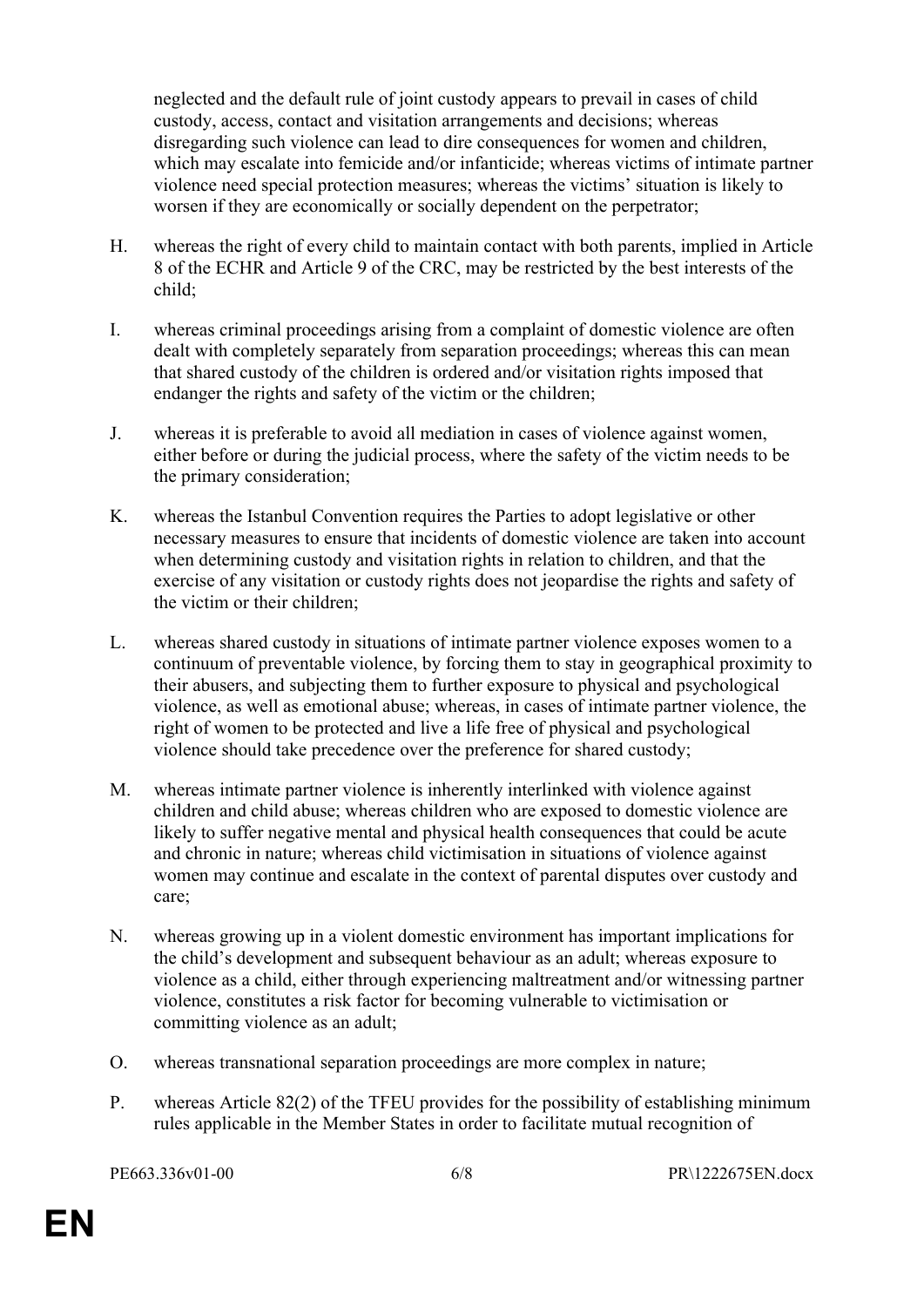judgments and judicial decisions and police and judicial cooperation in criminal matters having a cross-border dimension, in particular as regards the rights of victims of crime;

- 1. Strongly condemns all forms of violence against women and deplores the fact that women continue to be exposed to intimate partner violence which constitutes a serious violation of their human rights and dignity;
- 2. Notes that, in principle, shared custody and unsupervised visits are desirable in order to ensure that parents enjoy equal rights and responsibilities, as well as to safeguard the best interests of the child; underlines, however, that intimate partner violence is clearly incompatible with shared custody and care, owing to its severe consequences for women and children, including the risk of extreme acts of femicide and infanticide; stresses that when establishing the arrangements for custody allocation and visitation rights, the protection of women and children from violence and the best interests of the child must be paramount and should take precedence over other criteria; stresses, therefore, that awarding exclusive custody to the non-violent partner, most frequently the mother, represents the best alternative in order to prevent further violence and secondary victimisation of the victims;
- 3. Calls for mandatory targeted training for judicial and law enforcement officers about domestic violence and its mechanisms, including coercion, manipulation and psychological violence, and about the relevance of intimate partner violence to children's rights, and to their protection and well-being, as well as to provide adequate skills to enable the officers to assess the situation using reliable risk assessment tools;
- 4. Strongly recommends that Member States establish specialised courts and judicial offices, as well as appropriate laws, training, procedures and guidelines for all professionals dealing with the victims, including raising awareness of gender-based violence, in order to avoid discrepancies between judicial decisions and discrimination or secondary victimisation during judicial, medical and police proceedings, ensuring that children and women are duly heard and their protection is given priority; emphasises the need to strengthen dedicated judicial offices and child and female victim-friendly justice, limiting the excessive discretionary powers of practitioners and establishing checks on child custody procedures by qualified professional figures;
- 5. Stresses the importance in these procedures of the role of the doctor providing forensic expertise in caring not only for women victims of domestic abuse or violence, but also for the children involved, in particular when the environment in which they live is not suitable to protect their health, dignity and quality of life; recalls, therefore, the need for the forensic practitioners and professionals involved to be able to benefit, inter alia, from guidelines drawn from a set of data, practice and best practices at European level;
- 6. Stresses the importance of action at both EU and national level to reach agreement on common legal definitions, as this type of witnessed violence is not recognised in many legal systems and has a direct impact on data collection in the police and judicial sectors, and on cross-border cooperation;
- 7. Calls on the Commission and the Member States to provide quality, gender-segregated and comparable EU-wide data on the prevalence, causes, consequences and management of intimate partner violence and custody rights, making full use of the

PR\1222675EN.docx 7/8 PE663.336v01-00